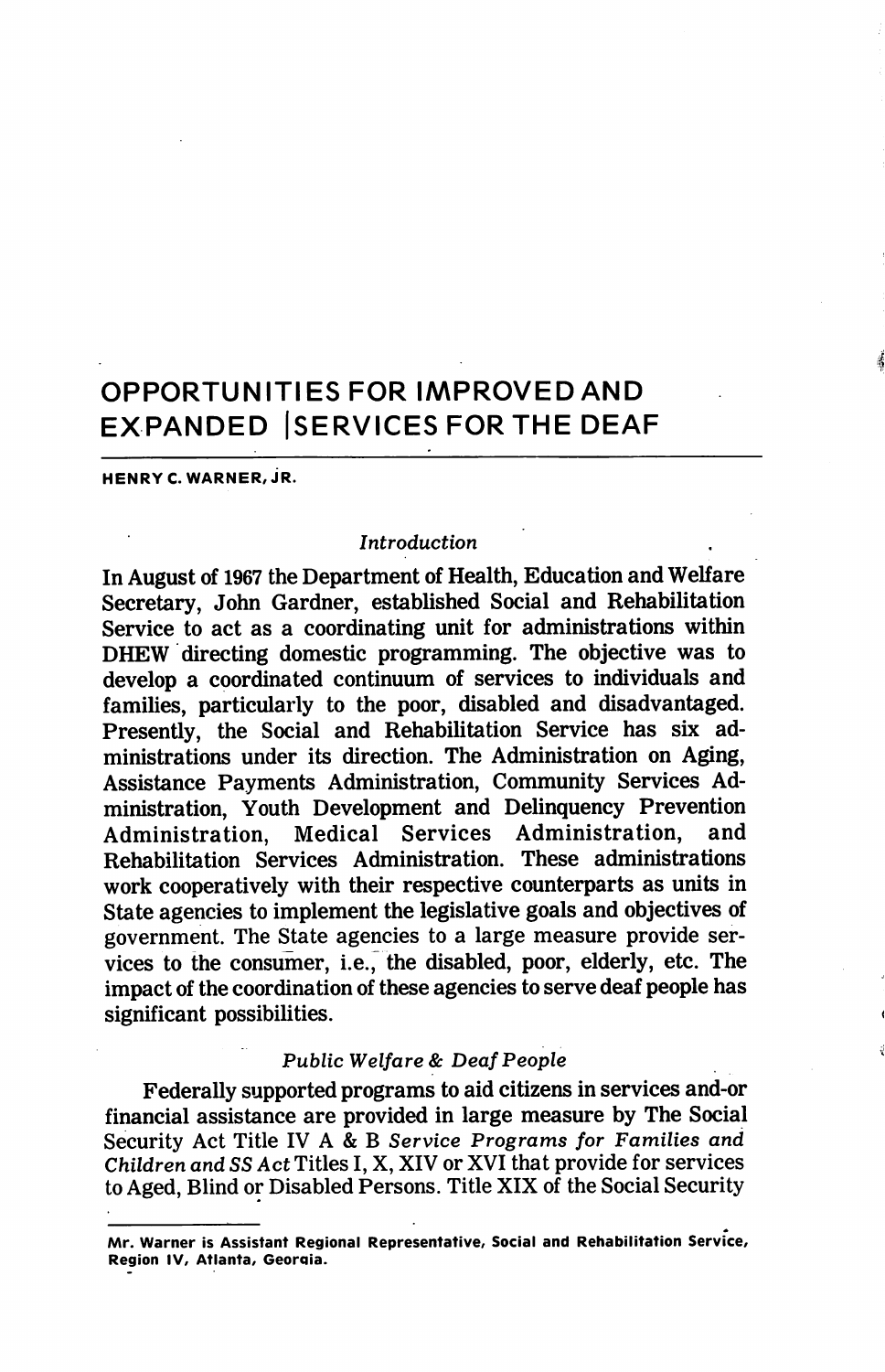Act is the Medicaid program, health care services to the public welfare recipient.

Frequently, public assistance programs procedures for ap plication and establishment of eligibility developed severe obstacles for deaf individuals needing assistance. The potential grant recipient, who is also deaf, will most likely be the least able to cope with the communication problems in understanding the information and cooperation required of him to determine if he meets eligibility requirements for public assistance.

Residential graduates of schools for the deaf report a median achievement level in language skills of the 6th grade level by standard achievement sources. Characteristics of referrals of deaf clients received by projects such as, Jewish Vocational Service, Chicago, Illinois, and Project DEAF, Goodwill Industries of Columbus, Ohio, reflect much lower skills in communication, with accompanying problems of adjustment. This in itself implies severe problems in communicative skills that impair functioning in everyday life situations.

August 16, 1968, Miss Mary Switzer, SRS Administrator, in a letter to State Directors, discussed the difficulty many people ex perience in obtaining and utilizing the services of public agencies because of inaccessibility of the agency's offices, inadequate transportation, inability to understand program requirements and language barriers. Miss Switzer urged State and Local agencies to take steps to alleviate these problems. The following appear quite applicable to extending services to the hearing impaired:

> "Employment of bilingual staff as interpreters, or payment of an interpreter's fee, as a service in all locations where language is a problem."

> "..Preparation and dissemination of explanatory materials on program requirements, written in simple, comprehensible terms.."

ģ

"..Making program manuals available to anyone to see on request and providing copies of the manual to any responsible agency that agrees to keep it current, such as, legal services, organizations, welfare rights organizations and libraries.."

It would only be fair to say some progress on the above recommendations have been made, but much more needs to be done.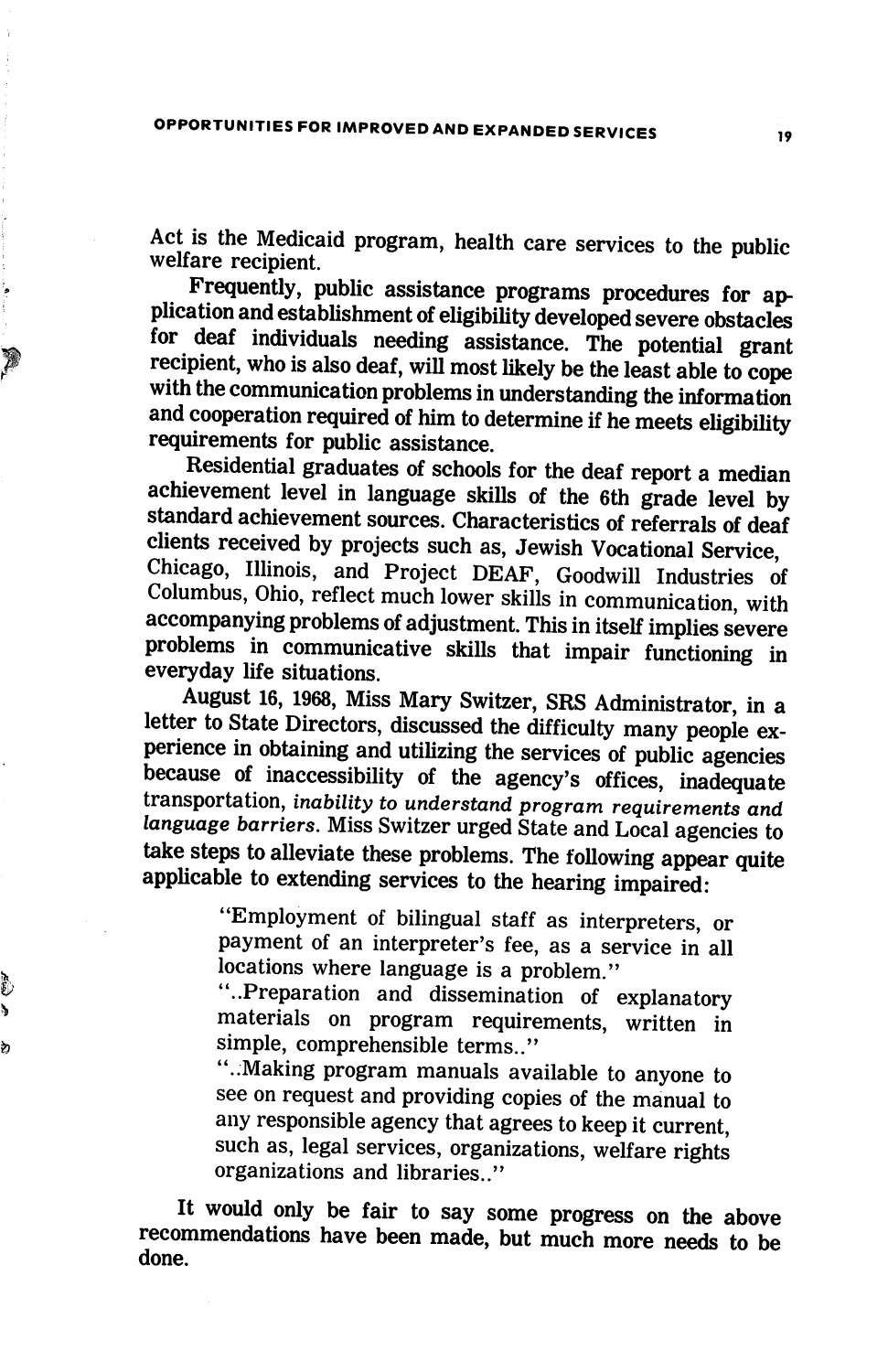The philosophical base of rehabilitation, to assist one in reaching his highest potential for achievement, certainly has ap plication for public assistance recipients whether they are hearing impaired and-or otherwise handicapped.

It would appear appropriate that during the time of application for assistance that the individual or family receive a diagnostic study consisting of a comprehensive evaluation of pertinent medical, psychological, vocational, educational, cultural, social and environmental factors in the case. The diagnostic study should provide the basis for:

> 1. establishing the socio -economic factors interfering with self-support,

> 2. appraising the current health status of the in dividual or family,

> 3. determining how and to what extent those con ditions identified as handicapping independence can be removed, corrected, or minimized,

> 4. selecting a level of independence at the highest state within the individual or family's capacities or limitations.

From the above information gathered, short and long term goals can then be established to measure progress of the family or individual and the effectiveness of services rendered.

For example: Deaf people have been placed on public assistance, in institutions such as, nursing homes, mental hospitals, etc. un necessarily. With some supportive rehabilitative services, in terpreters and other professional assistance, it has been demon strated that some of these individuals are capable of independent living and self-support.

Financially, rehabilitation is good business, even in cir cumstances where where gainful employment is not the objective. Institutionalization of those who have rehabilitative potential costs the State and Federal governments at least \$8.00 per day per person. If the average individual stay in a nursing home setting is two years, the minimum cost will be \$8,760. Average cost per rehabilitation for FY 1969 was \$1,888.

If the State Dept. of Welfare contracts for the purchase of rehabilitation services from the State VR agency, it may achieve an 80-20 Federal matching ratio if the Vocational Rehabilitation ap propriation has not been fully utilized. If it has, it may utilize funds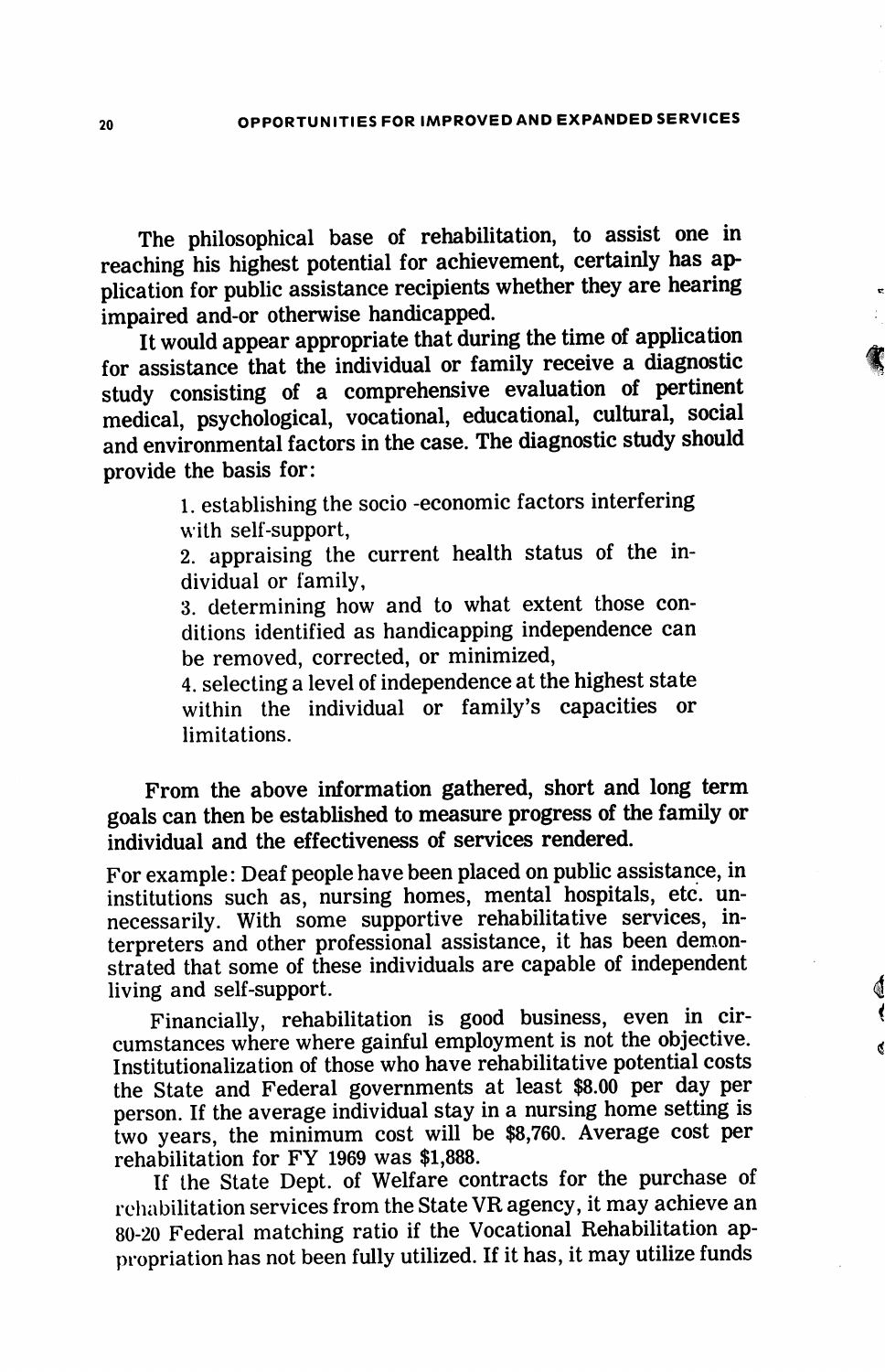under Title IV of the Social Security Act to obtain a 75-25 match.

For most states it is a favorable basis of extending and im proving services to disabled welfare recipients instead of using the Title XIX funding at an approximately 50-50 ratio. Furthermore, rehabilitation services are extended on a plan basis of goal achievement.

Even when the more favorable match is not appropriate, say for aged or other handicapping circumstances, the movement to in dependence with or without supportive services appears far more humane and less costly.

A considerable gap in child welfare services to the deaf persons exists within our service continuum today. Day care, adoption, family counseling, foster care and homemaker services are ser vices to be provided under State agency jurisdiction. To be sure, many services that we are discussing are available in isolated in stances, but are not available to deaf persons or others on a systematic basis nationwide. Few communities today have coun seling services appropriate for deaf parents and their hearing children.

Medicaid can be a substantial resource for extending services to deaf people. In many states. Title XIX of the Social Security Act provides reimbursement for medical and related services, such as interpreter services to assist physicians in diagnostic treatment or other remedial care. This should be readily available to deaf per sons on public assistance and in states having comprehensive services to the medically needy.

## IMPLEMENTATION OF THE LEGISLATION

State Title XIX agencies can purchase services from any qualified vendor, physician, health clinics, hospitals, rehabilitation centers, etc., on the following basis;

1. per patient - service fee

þ

2. per clinic visit (in approved clinics)

3. contracted services on geographic-population basis of pre payment-reimbursement

The first method, the patient secures from the vendor those services rendered by or prescribed by a physician, on a service-fee basis. The present method to deliver health care services, in most instances, lacks a program plan of care for the individual, and has been difficult to maintain fiscal controls on the system.

The second method of securing patient services would provide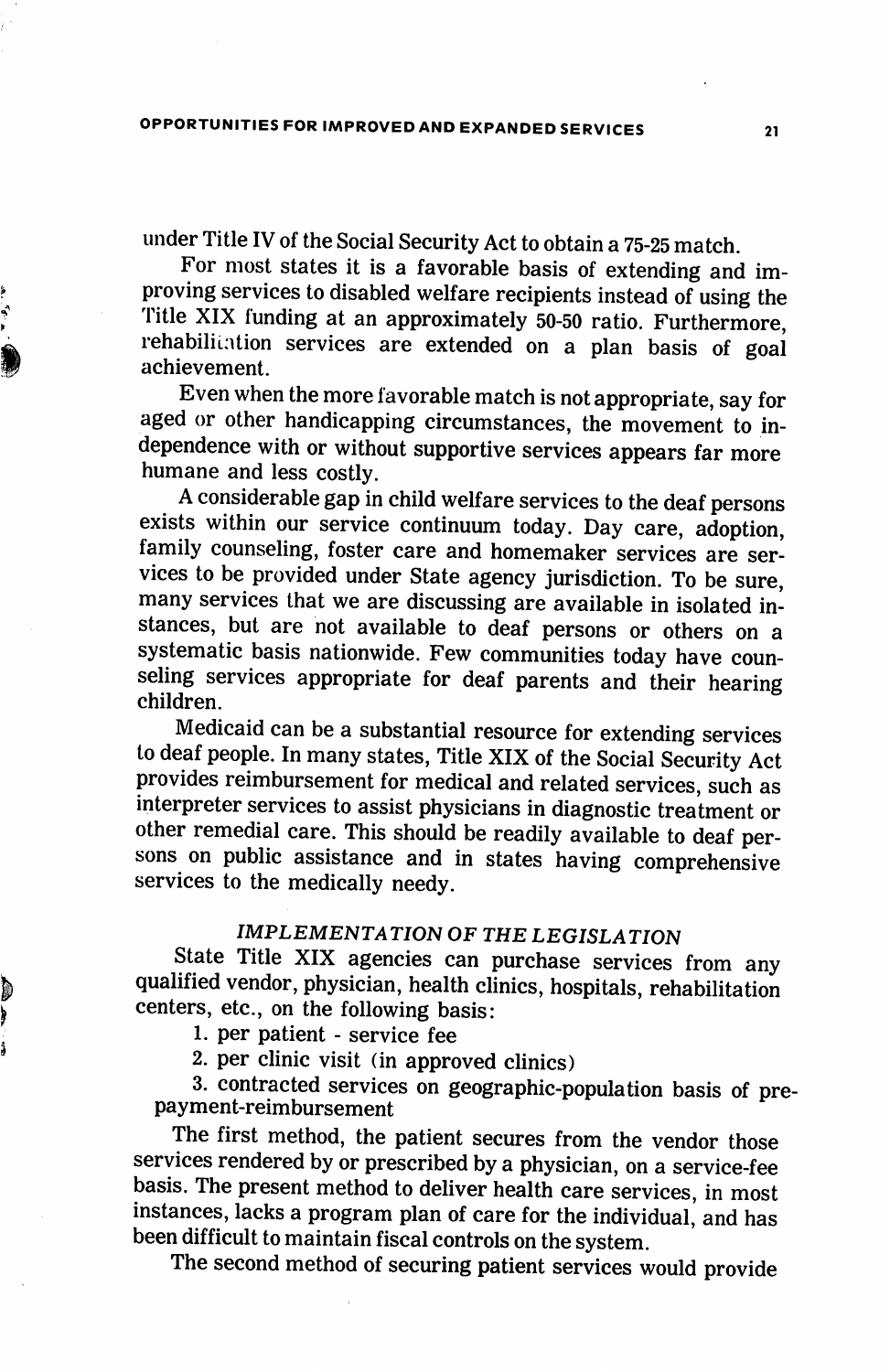health care services on a standard fee per clinic visit. This provides a greater latitude of services to the patient in a clinic setting and provides greater fiscal control of Title XIX expenditures.

The third and most interesting opportunity for extended medical services to recipient groups is essentially a purchase of services by contractual agreement. The grantee supplies health care services to a specific population in a defined geographical area. The contract would define the services to be rendered, during a specific period of time-similar to an insurance policy.

The last option, contracted services on a geographic-population basis of pre-payment-reimbursement is an exciting concept for rehabilitation facilities to contemplate. The pre-payment of ser vices by the State agency would simplify fiscal operations sub stantially and allow for program direction of health care in addition to lending greater accuracy in projected expenditures under Title XIX.

Title IV, which authorizes the purchase of services for families and children, offers an almost infinite number of opportunities to contract for supportive social services to provide services to eligible recipients, if the State Plan permits this and the State agency desires to do so, (Ref. SRS PR-30-2).

> For example: Should the state agency (welfare agency) desire to provide interpreter services to all deaf applicants of public assistance or in specific instances, assistance to the recipient, it could contract an organization such as the Registry of Interpreters for the Deaf, to provide this service.

State Departments of Welfare may wish to establish a Bureau of Services for the Deaf. A Legislative base for this is found in the Social Security Act under optional Provisions and Services. Federal Register Vol. 35 No. 80-Part 11 Sub Part C 222.60. There are a number of ways to accomplish the extension of services to people. However, in order to stimulate interests by all parties it is essential that the cooperative effort be of mutual benefit to both the provider as well as the consumer of the services.

### DEMONSTRATION OF NEW PROGRAM APPROACHES

There are circumstances where there is doubt in the validity or necessity of extension of services to certain populations and-or geographical areas. Also, there is need to try new approaches of